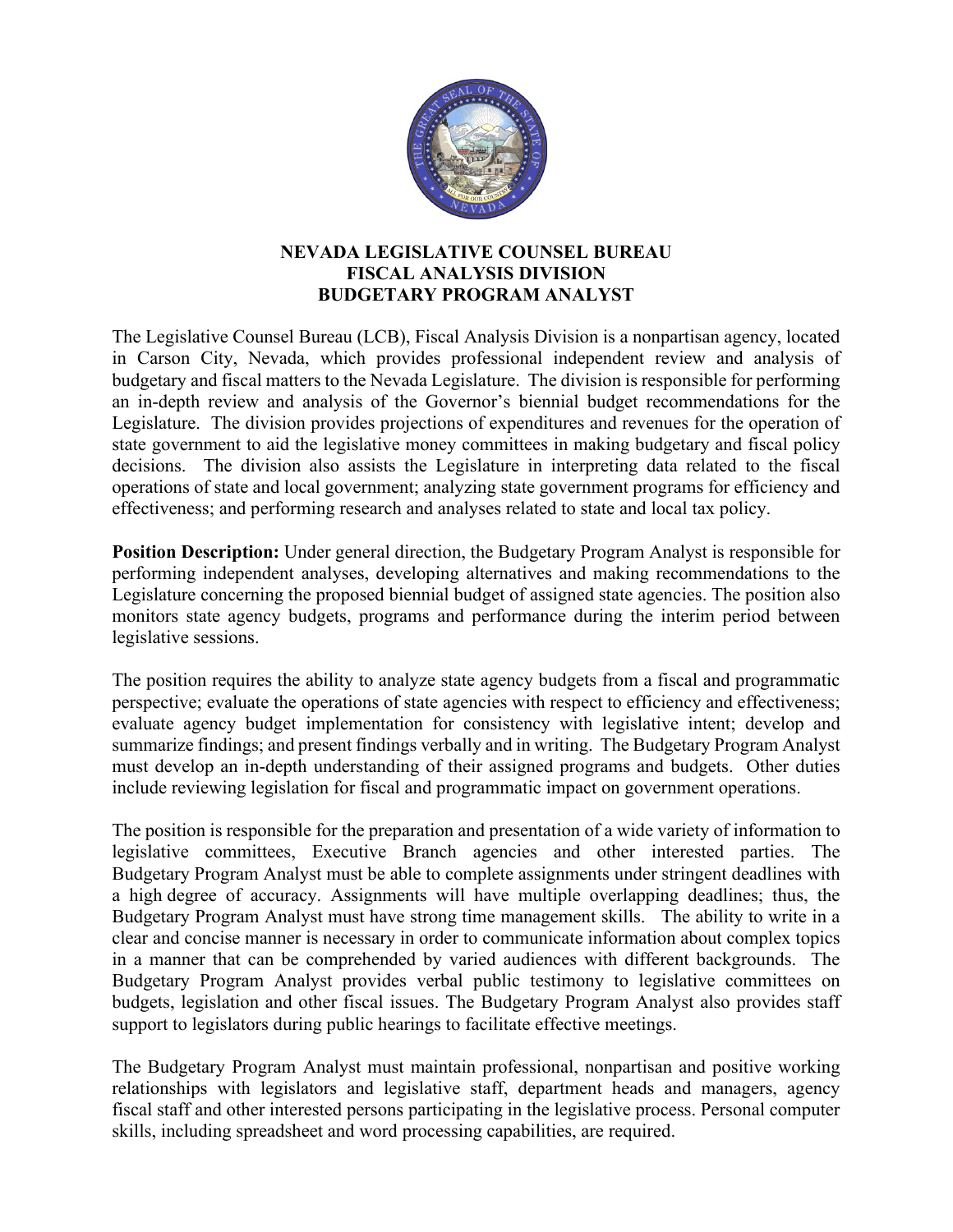## **Salary and Benefits:**

The annual salary for this position is based on a Grade 42, which has a salary range of \$69,739 to \$104,901, based upon the employee/employer paid retirement option. The actual starting salary will be determined based upon experience. Benefits include accrual of paid annual leave, paid sick leave, health insurance and membership in the state's retirement plan. An explanation of the retirement options and information regarding state retirement benefits may be accessed at [http://nvpers.org/.](http://nvpers.org/) A description of the current health and dental benefits is available at: [https://pebp.state.nv.us/plans/plan-documents/.](https://pebp.state.nv.us/plans/plan-documents/) Other optional benefits are also available, including a deferred compensation program.

**Qualifications:** A bachelor's degree from an accredited college or university in business administration, public administration, accounting, finance, economics, political science or other closely related fields. Preference will be given to applicants with four years of progressively responsible experience in professional budgeting, financial management or management analysis, or program management; although recent college graduates with less than four years of work experience may also be considered.

**Location:** This position is located in Carson City, Nevada. The offices of the LCB are principally based in Carson City, within and adjacent to the Legislative Building, although the LCB also maintains offices in Las Vegas. The Legislative Building is approximately 20 minutes from Lake Tahoe, 20 minutes from Reno, and 3.5 hours from San Francisco. The Legislative Building shares grounds with the State Capitol Building and the Supreme Court Building, providing a beautiful and pleasant work environment. Carson City and the surrounding areas offer an array of housing options. In addition, Carson City sits at the base of the beautiful Sierra Nevada Mountain range and offers world class skiing and golfing, as well as hiking, biking, and various other outdoor activities and cultural events, not to mention an estimated average of over 265 days of sunshine each year!

**Working Environment:** The work is performed in a typical office environment. Significant overtime is required during legislative sessions and other times as necessary to meet the demands of the LCB. Overtime is compensated on a straight hourly basis. In addition, in lieu of monetary compensation, some overtime may be taken as compensatory time to allow additional paid time off during the interim periods between the biennial legislative sessions. A flexible work schedule and some work from home may be available during periods other than during the legislative session.

**Application Process:** All applicants must submit an LCB Employment Application, located at [https://www.leg.state.nv.us/lcb/Admin/EmploymentOpportunities/fiscal-division,](https://www.leg.state.nv.us/lcb/Admin/EmploymentOpportunities/fiscal-division) along with a cover letter and résumé**. This recruitment will close on Wednesday, June 1, 2022.** Please utilize Microsoft Word or PDF format for application materials. Applications may be emailed to [LCBHR-Employment@lcb.state.nv.us,](mailto:LCBHR-Employment@lcb.state.nv.us) or may be mailed to:

Legislative Counsel Bureau Attn: Ken Kruse, Human Resources 401 S. Carson Street Carson City, NV 89701-4747